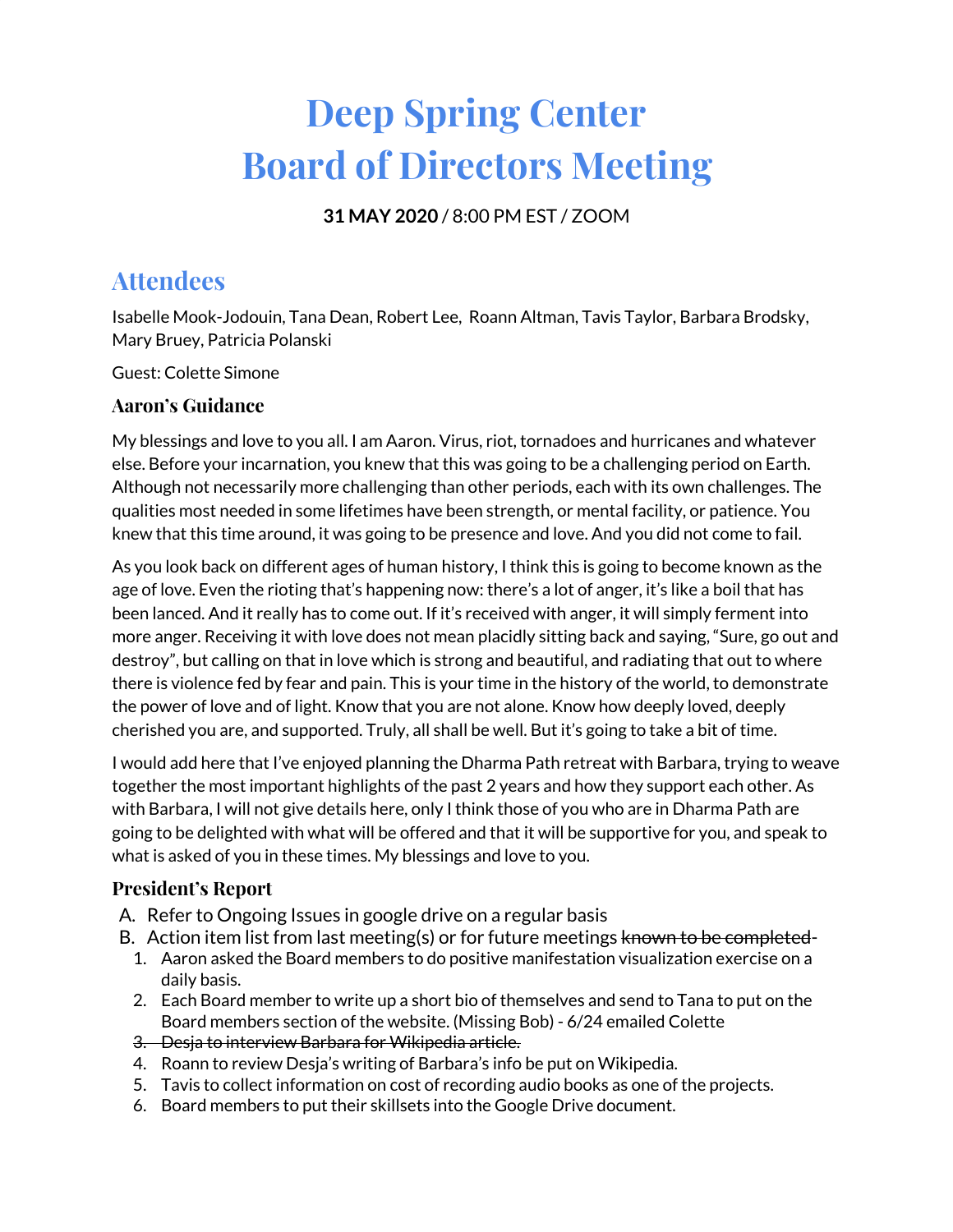- 7. Board members to forward any names of suitable sangha members to Bob for new Treasurer position.
- 8. List of volunteers on Drive, and need a volunteer leader to keep track and send requests to Tana to send out.
- 9. Another UM department can assist with website/video editing-best to wait for a separate quarter, one student at time.
- 10. Room for one more board member, 9 max including Barbara (non-voting)
- 11. Bob to review email asking for fundraising volunteers and treasurer (to be sent after conversation with David)
- 12. Isabelle to contact new student, Julian, from Barbara's class, to determine skills and if/where he may be interested in volunteering his tech skills.
- 13. Tavis to write semi-annual fundraising letter.
- 14. Bob to send Tana his RW email list.
- 15. Tana to create registration for RW with suggested donation and early deadline, and send out to Bob's RW, Dharma Path and Emerald Isle lists, specifying that we only have 40 spaces, and add note that there will not be a healing intervention in this session.
- 16. Bob to send list of RW people to Barbara to choose from, and Bob to email those people directly.
- 17. Tana to ask Debra if she can be Zoom manager for RW session.
- 18. Pat to work with Barbara, Aaron and John on adapting DP intensive exercises to Zoom format.
- 19. Pat, Tana, Isabelle and Debra to meet for training around Zoom hosting.
- 20. Tana to email DP class asking for volunteers to learn Zoom hosting.
- 21. Isabelle to delete folder Next Meeting Agenda.
- 22. Isabelle to create a folder on Google Drive for Web Redesign Recommendations
- 23. Board members to review website this week and post in Web Redesign Recommendations folder on Google Drive.
- 24. Tana to email Isabelle and Roann to meet to discuss website architecture.
- 25. Isabelle to invite Julian to help with cutting and pasting task for website redesign, and if interested, Isabelle to invite him to meeting.
- 26. Tana to ensure all videos have invitation for donation and link.
- 27. Isabelle to set up and build WordPress site for archives, and work with Roger to upload current archive to new site.
- 28. Barbara to determine which son will take over DSC property in the event of DSC dissolution.
- 29. Tavis and Colette to help hold space for Evenings with Aaron.
- C. Colette Simone Board applicant

Unanimous vote to accept Colette's application to join the Board.

D. Publishing projects

Audacity training video complete.

Tavis has recorded Time to Speak, Mary editing as initial practice project.

Tavis to resume search for professional narrators.

Mary to edit Time to Speak and 47 Stories of Jesus, but will need someone else to edit other books due to time constraints.

List of books completed on Google Drive.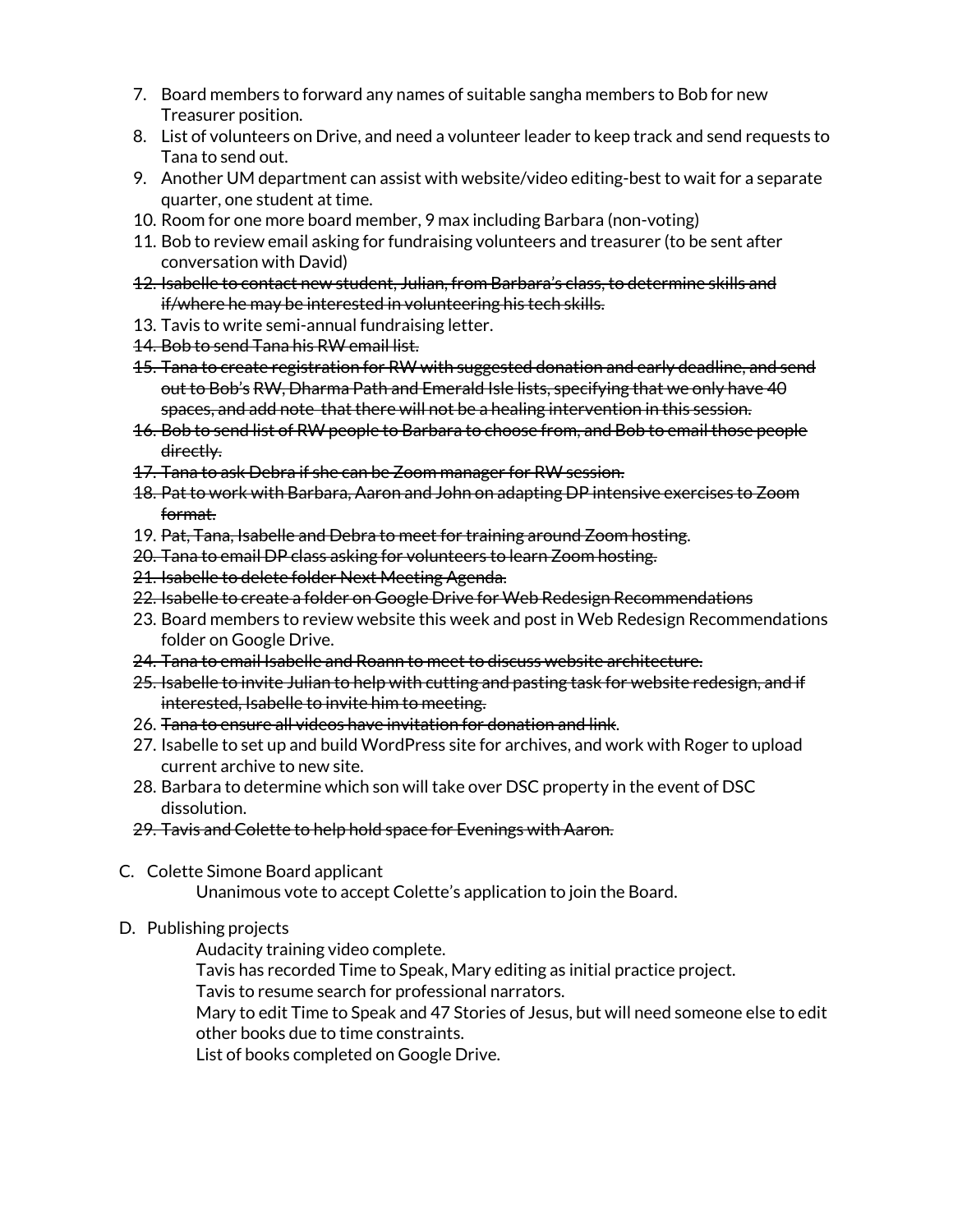#### **Teams**

#### **Current Financial Update**

Budget balanced through June 2021; given current funds, projected monthly donations and 3<sup>rd</sup> year Dharma Path class, appear to be on budget.

#### **Fundraising**

Need another member, preferably a community member. Need new treasurer. Bob to call David to follow up.

#### **Remembering Wholeness**

Last session online very successful - 35 people.

When held locally, dana used to be pooled then split between DSC, Interfaith and Barbara. Need to be clear with participants that Barbara is not receiving dana from registration. Helpful to say so verbally during the session as well.

Having people hold space/energy for Barbara was helpful.

Very positive response to monthly online sessions.

Next session will be in July (date TBD). Will start monthly either in August or September.

#### **Retreats**

**Dharma Path retreat:** June 13-20, Manager Pat Polanski

Is now Zoom only. If shelter in place removed, locals can meet to participate in Zoom as a group, but there will be no in-residence meeting, and those members to coordinate themselves.

#### **Oakwood 2020:**

Will be online only, Ruth and Bill doing pre-retreat organization. Zoom team to coordinate with retreat.

#### **Curriculum Team**

Tana to connect with Dan Muir to see if he's still involved in COVID-19 response. If not, will inquire re: recording classes for teaching offerings.

**2-year Dharma Path:** class will continue for a 3 rd year after completing its 2 nd year this summer.

#### **Technology**

**Team reports:** need to be in DSC file to draft agenda.

#### **HD storage in EMP bags in fireproof safe:**

Need: Address and directions to Tana's and Barbara's houses and how to access Tana to connect with Barbara re: how to access home if Barbara not available.

#### **Web redesign**

Board members to review website and make recommendations this week in Google Drive file: Do you like the aesthetic design?If not, what do you want? Layout?

Roann helping with concepts. Tana, Isabelle and Julian to implement.

#### **AV team**

Supervised by Tana.

Tana edits video and uploads, develops recording process, trains volunteers. Mary focusing on audio and video editing, posting audio per Aaron and Barbara.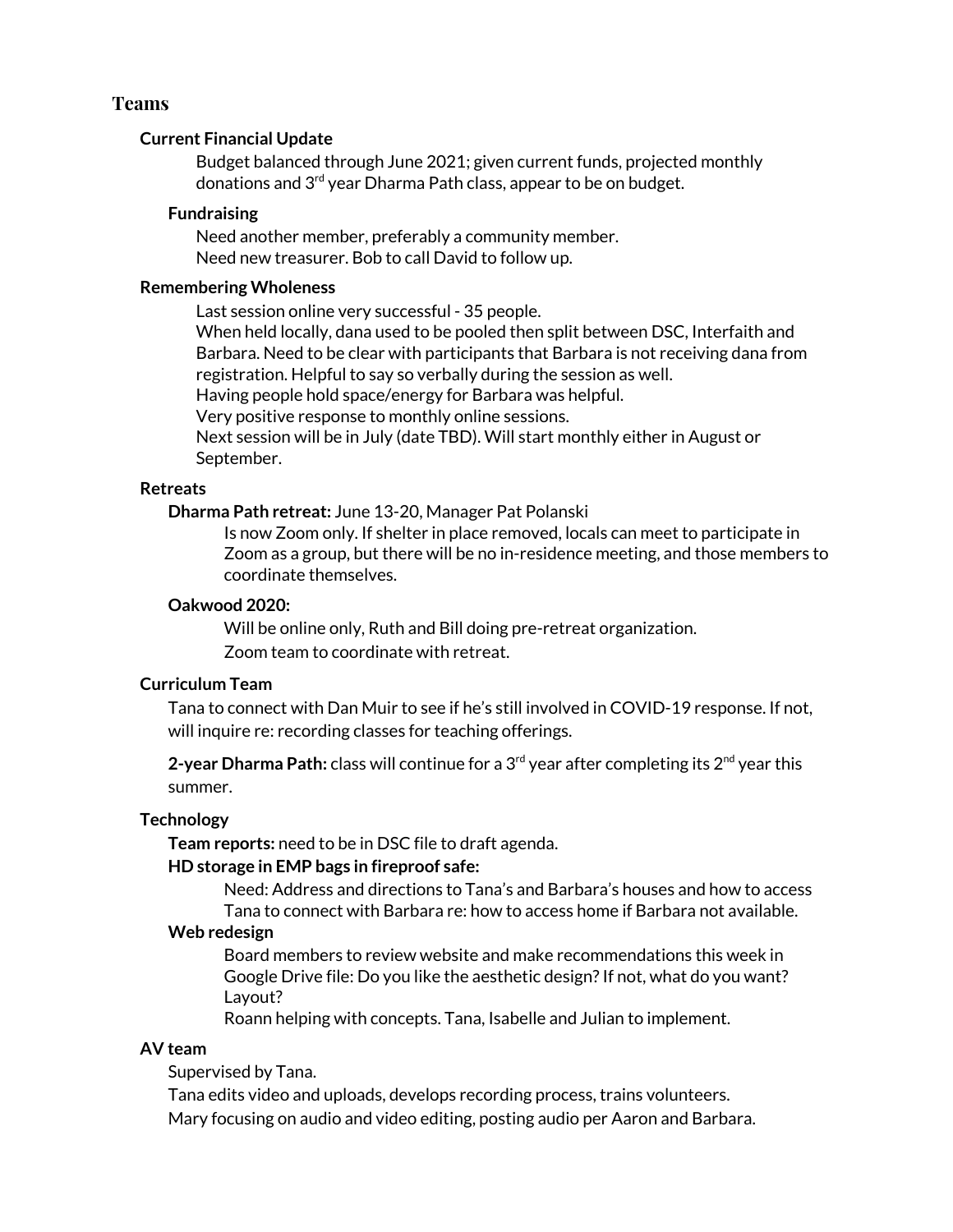Debra Basham is now recording chanting and uploading to Youtube. David Teare actively videotaping, Bill Riccobono, taping DP class. Desja doing Awakened Heart Class and Evenings with Aaron.

#### **Zoom team**

Pat Polanski is team leader. Will have Zoom host for each day of an event/retreat. Use of Breakout rooms being learned. Helpful to look into using "Raise hand" when people have questions. Team to develop guidelines of etiquette for chat box. Voice to text software being tested, hopefully will be ready for Oakwood.

## **Archives**

Getting files ready to be moved in 2020. Isabelle to create Wordpress site.

## **Marketing**

Blog is about ready to launch! Need new blog title: Board suggests Awakening Light. Tana to send out request for logo designs to entire membership. Will review in the fall. Newsletter: next issue in June.

## **Manager's Report**

Important for Tana to be informed of all projects.

Some participants have been sharing Zoom links with non-registered participants/ this can create a problem with limited space. ; Tana to include a note in future that Zoom links are not to be shared. If people want to participate, they can share the registration link.

## **Barbara**

Tavis approved Barbara to use DSC email list to post request for in-home caretaker of Hal.

Barbara's son Michael Rothbart to take over DSC property in the event of DSC dissolution.

Colette and Tavis holding space for Barbara helpful - be mindful of Tavis' time zone when scheduling.

# **Action Items**

- 1. Aaron asked the Board members to do positive manifestation visualization exercise on a daily basis.
- 2. Each Board member to write up a short bio of themselves and send to Tana to put on the Board members section of the website. (Missing Bob)
- 3. Roann to review Desja's writing of Barbara's info be put on Wikipedia.
- 4. Tavis to collect information on cost of recording audio books as one of the projects.
- 5. Board members to put their skillsets into the Google Drive document.
- 6. Board members to forward any names of suitable sangha members to Bob for new Treasurer position.
- 7. Need a volunteer leader to keep track and send requests to Tana to send out.
- 8. Bob to review email asking for fundraising volunteers and treasurer (to be sent after conversation with David)
- 9. Tavis to write semi-annual fundraising letter.